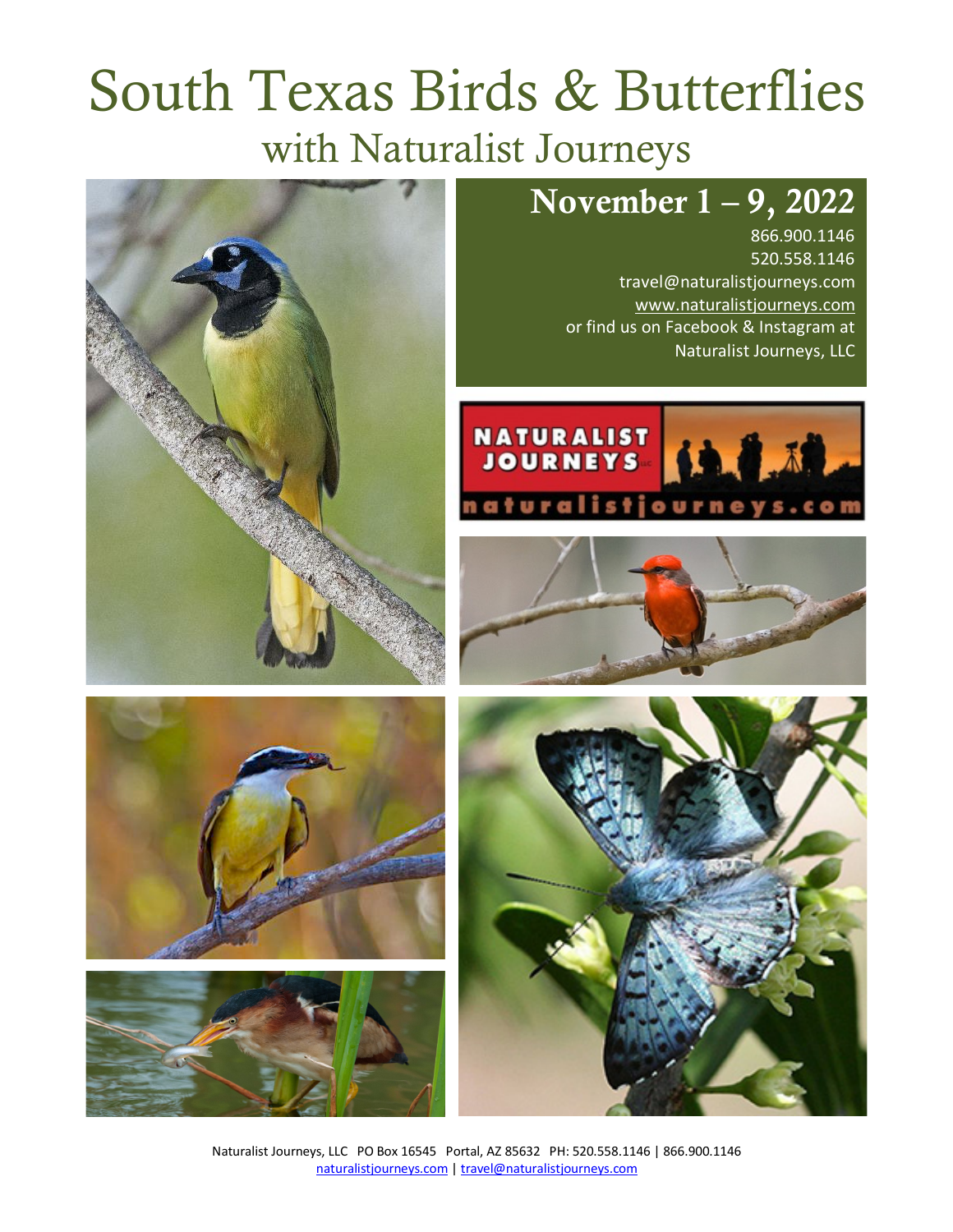# Tour Highlights

- Arrive early and get your butterfly eyes on. See as many as 60 species per day at the Texas Butterfly Festival Oct. 29 – Nov. 1 in nearby Mission, TX
- Watch Whooping Crane and myriad waders and shorebirds on a boat tour of Aransas Bay
- Visit premier birding sites of the Texas Coastal Bend in Port Aransas, Rockport, and Corpus Christi
- Search for Pauraque, Clay-colored Thrush, Long-billed Thrasher, Olive Sparrow, and other regional specialties at Laguna Atascosa and Santa Ana NWRs and the World Birding Centers at Estero Llano Grande SP, Quinta Mazatlan, Edinburg Scenic Wetlands, and Bentsen-Rio Grande SP
- Delight in close views of Green Jay, Great Kiskadee, Altamira Oriole, and more
- Experience the sight and sounds of hundreds of Red-crowned Parrot as they roost in Brownsville
- Visit wetlands and coastal grasslands of Cameron County for shorebirds, waders, Least Grebe, Green and Ringed Kingfishers, White-tailed Hawk, and Aplomado Falcon
- Marvel at some of the 300+ butterfly species recorded in the valley at the National Butterfly Center
- Learn about the fascinating history of South Texas while traveling through King and Kenedy Counties and visiting ethno-botanist Benito Trevino's Rancho Lomitas
- Extend your stay with optional time at the Rio Grande Valley Birding Festival, Nov. 9 –  $13 - \text{full}$

#### Tour Summary

9-Day / 8-Night South Texas Birding & Nature Tour \$2890 from Corpus Christi, Departing McAllen Arrival Airport is Corpus Christi International (CRP); Departure Airport is McAllen Miller International (MFE)

South Texas is one of the great birding destinations in the United States, and for good reason. Due to its proximity to the humid tropics of Mexico, the subtropical woodlands of the Rio Grande Valley boast more than two dozen tropical bird species that spill across the border, from chachalacas to pauraques. Here, colorful Great Kiskadee and personable Green Jay mingle with temperate species. These tropical species occur nowhere else in the United States.

We explore three of South Texas' most productive regions: Coastal lagoons and shallow wetlands that throng with thousands of shorebirds, herons, and waterfowl (and wintering endangered Whooping Crane); the arid inland expanse of Tamaulipan thornscrub, which harbors a collection of species typical of the American Southwest, like Cactus Wren and Pyrrhuloxia; and the subtropical savannas, wetlands, and riparian woodlands of the Lower Rio Grande Valley with their decidedly tropical species like Hook-billed Kite and Altamira Oriole.

Flowering plants and butterflies feature so prominently on this tour we invited Central American butterfly expert and naturalist Robert Gallardo to join this trip. More than 300 species of butterflies have been recorded in the Lower Rio Grande Valley and many sites we visit have plantings to attract them, along with some of the nearly 100 species of dragonflies and damselflies also found in the area.

We've timed and routed this tour so butterfly lovers can come in early for the Texas Butterfly Festival in nearby Mission, TX. Its three days of workshops and field trips should help orient you to smaller fluttering

wings in advance of our own tour, which we hope features so many birds and other natural diversions you need a running head start. You are able to see and photograph many butterflies, and Robert helps you ID them in the field. The Rio Grande Birding Festival follows Nov. 9-13 in Harlingen, TX, so this tour is bookended by festivals!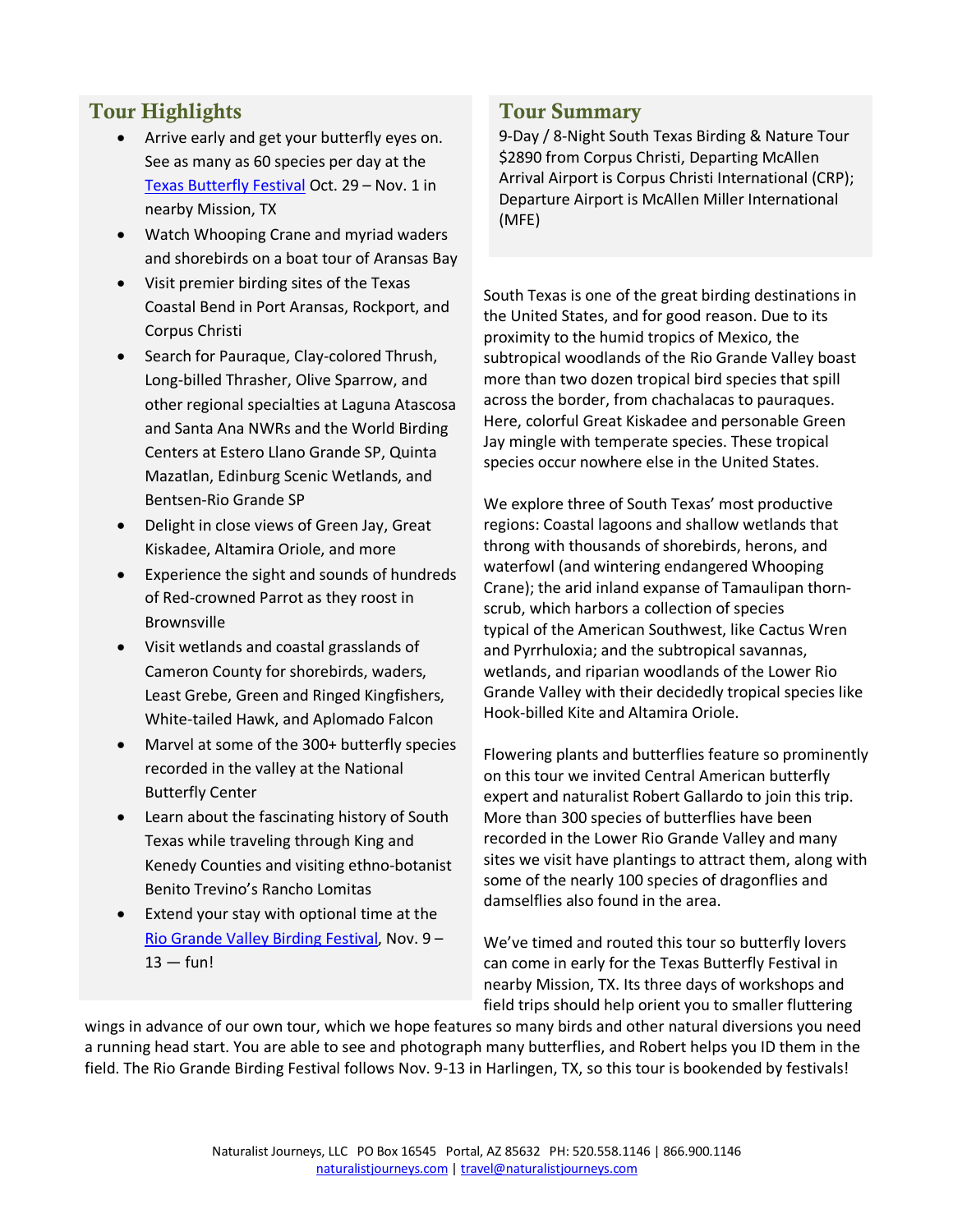#### Tues., Nov. 1 Arrival in Corpus Christi | Hans Suter Wildlife Refuge |Mustang Island| Port Aransas| Rockport Beach Park

Welcome to one of America's top birding hotspots, often referred to as the Texas Tropics. If you come from winter-bound areas, warm air, fresh breezes, and brilliant blooms let you know you've reached an exotic realm without ever leaving the USA!

For a group pickup, please plan to arrive at Corpus Christi International Airport (CRP) no later than 1:00 PM. From the airport, we head north to Rockport with some productive birding stops on Mustang Island along the way. After checking into our hotel, we enjoy dinner at one of our favorite restaurants, sampling some of the wonderful local seafood. This first group meal also serves as an opportunity to get acquainted with your guide and fellow traveling companions.

*Accommodations at the Inn at Fulton Harbor, Fulton, TX (D)* 

#### Wed., Nov. 2 Whooping Crane Boat Tour | Lamar & Goose Island State Park

Although it remains one of the most endangered birds in North America, Whooping Crane populations have steadily increased from a low of fifteen birds in the early twentieth century to well over four hundred. Nonetheless, despite ongoing conservation efforts to create new populations, Aransas National Wildlife Refuge hosts the wintering grounds of the only remaining self-sustaining population. On our first morning in Texas, we take a boat trip to Aransas National Wildlife Refuge to observe these special birds. Although it's early in the season, we have a good chance of seeing Whooping Crane flocks during our scheduled boat trip. While on the boat we also look for several species of heron, egret, and even Roseate Spoonbill. Captain Tommy guides us, aiming to get within close range of these remarkable creatures. With everyone alert on deck, we often find Long-billed Curlew, American Oystercatcher, Seaside Sparrow, and Common Loon, as well as a number of other waterfowl and shorebirds

After lunch in Rockport, we drive north to the Lamar Peninsula and Goose Island State Park with their Live Oak woodlands, grasslands, and coastal and freshwater wetlands. Here we should get close views of Brown and American White Pelicans competing for food at the fish-cleaning stands, Roseate Spoonbill and Black-bellied Whistling-Duck on the 8th Street pastures, and Black-crested Titmouse, Long-billed Thrasher, and other species at the feeding stations. Non-avian species we may encounter include American Alligator, White-tailed Deer, Javelina (Peccary) and perhaps even a Bobcat. Tonight we enjoy dinner at another great local restaurant. *Accommodations at the Inn at Fulton Harbor (B,L,D)*

## Thurs., Nov. 3 Rockport | Indian Point Park | Hazel Bazemore County Park, Corpus Christi | South Texas Ranchlands

After an early breakfast we enjoy morning birding around the Rockport area, including Cape Valeroin search of ducks, shorebirds, and waders. Then we drive inland back to Corpus Christi where at Hazel Bazemore County Park we start to come across more and more of the valley specialties such as White-tipped Dove, Great Kiskadee, and Green Jay.

After lunch in Corpus Christi, we head for Kingsville and visit the bird feeders at the King Ranch Visitor Center where Curve-billed Thrasher and Pyrrhuloxia are often seen.

Continuing southward, much of the journey is through the historic ranchlands of South Texas with chances of Snow Goose, Sandhill Crane, Harris's Hawk, Crested Caracara, Vermilion Flycatcher, Cave Swallow, and Brewer's Blackbird.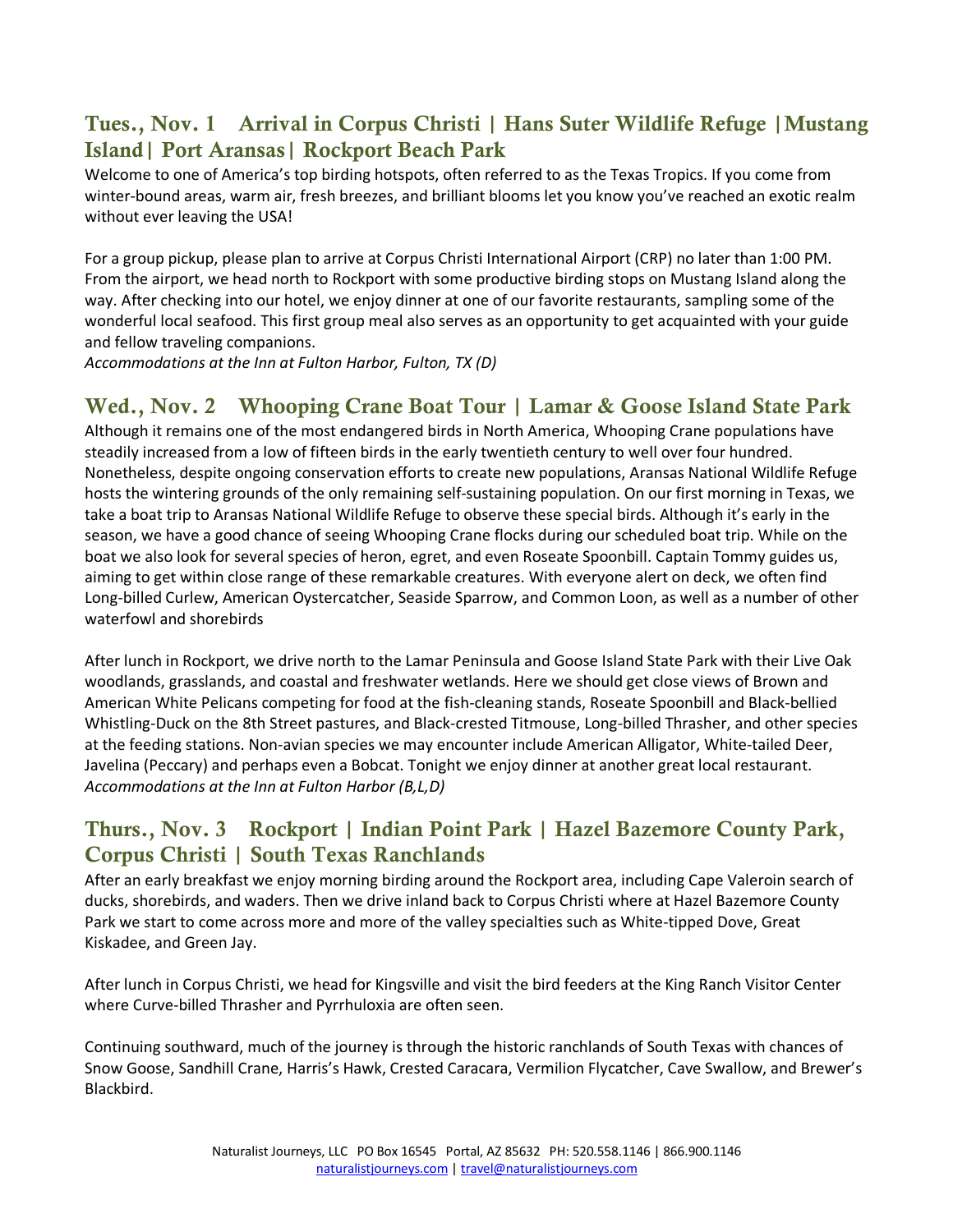The Rancho Viejo Country Club and Resort is conveniently situated just west of Brownsville. Well-appointed guest rooms and delectable on-site dining options offer the chance to unwind after birding. The attractive grounds feature a number of resacas (former channels of the Rio Grande, now oxbow lakes) and other birding opportunities. Specialties include Least Grebe, Black-bellied Whistling Duck, and Buff-bellied Hummingbird among many other species.

*Accommodations at the Rancho Viejo Country Club and Resort (B,L,D)* 

#### Fri., Nov. 4 Old Port Isabel Road | Bayview Resacas | Laguna Atascosa NWR | South Padre Island

After breakfast, we drive straight to Old Port Isabel Road. Birds here include White-tailed Hawk, Long-billed Curlew, Cassin's Sparrow and, with luck, Aplomado Falcon. Extirpated by the 1950s from much of its original range in the United States, this elegant falcon is making a comeback in this part of the world due to reintroduction efforts by the Peregrine Fund.

From there we head towards Laguna Atascosa by way of the Bayview resacas, where we have chances of Anhinga, Least Bittern, and kingfishers among other species. Lying on the western shore of the Laguna Madre, Laguna Atascosa National Wildlife Refuge protects over 65,000 acres of coastal habitats. A few butterflies we may see today include Xami Hairstreak, Definite Patch, Blue Metalmark, Pale-rayed Skipper, and Boisduval's Yellow either here or later at the butterfly gardens of the Birding and Nature Center at South Padre.

More than 410 species of birds have been recorded at Laguna Acosta, including Aplomado Falcon. At the visitor center and nearby trails, we check out the feeders for close-up views of Green Jay, Long-billed Thrasher, Olive Sparrow, and perhaps a herd of Javelina. With luck, we may also encounter Coyote, Bobcat, Nine-banded Armadillo, Texas Tortoise, or even (but very improbably!) an Ocelot.

After lunch at a local restaurant, we then head east. At the South Padre Island Convention Center, a boardwalk provides access to wetlands along the Laguna Madre that can provide incredible views of normally secretive rails such as Clapper and Virginia. There are also many other species to see here, including Reddish Egret, and Tricolored and Little Blue Herons, Black Skimmer, Brown and American White Pelicans, American Avocet, and various other shorebirds, terns, and waders. We also hope to find Piping Plover―one of the country's most threatened shorebirds. Here we visit the Birding and Nature Center, which offers chances of "Mangrove" Yellow Warbler in its stands of Black Mangrove in addition to the butterfly garden.

On the return to Rancho Viejo, we stop briefly at wetlands along Hwy 48 in search of Wilson's Plover, Gull-billed Tern, and White-tailed Hawk. We aim to get back to Rancho Viejo in good time to allow some birding on the grounds before dinner.

*Accommodations at the Rancho Viejo Country Club and Resort (B,L,D)* 

## Sat., Nov. 5 Sabal Palm Sanctuary | Brownsville Landfill | Boca Chica | University Resaca, Brownsville | Oliveira Park

After breakfast at Rancho Viejo, our first destination is Sabal Palm Sanctuary, formerly a National Audubon reserve but now managed by the non-profit Gorgas Foundation. They have done a wonderful job of enhancing the sanctuary's already outstanding habitats including wetlands and one of the two last remnants of native Sabal Palm forest in the U.S. There are also bird feeding areas which attract several of the valley specialties, including Olive Sparrow, Buff-bellied Hummingbird, and both Altamira and Hooded Orioles. The variety of other wildlife here is outstanding, with butterflies such as Mexican Blue and Zebra Heliconia, and the endangered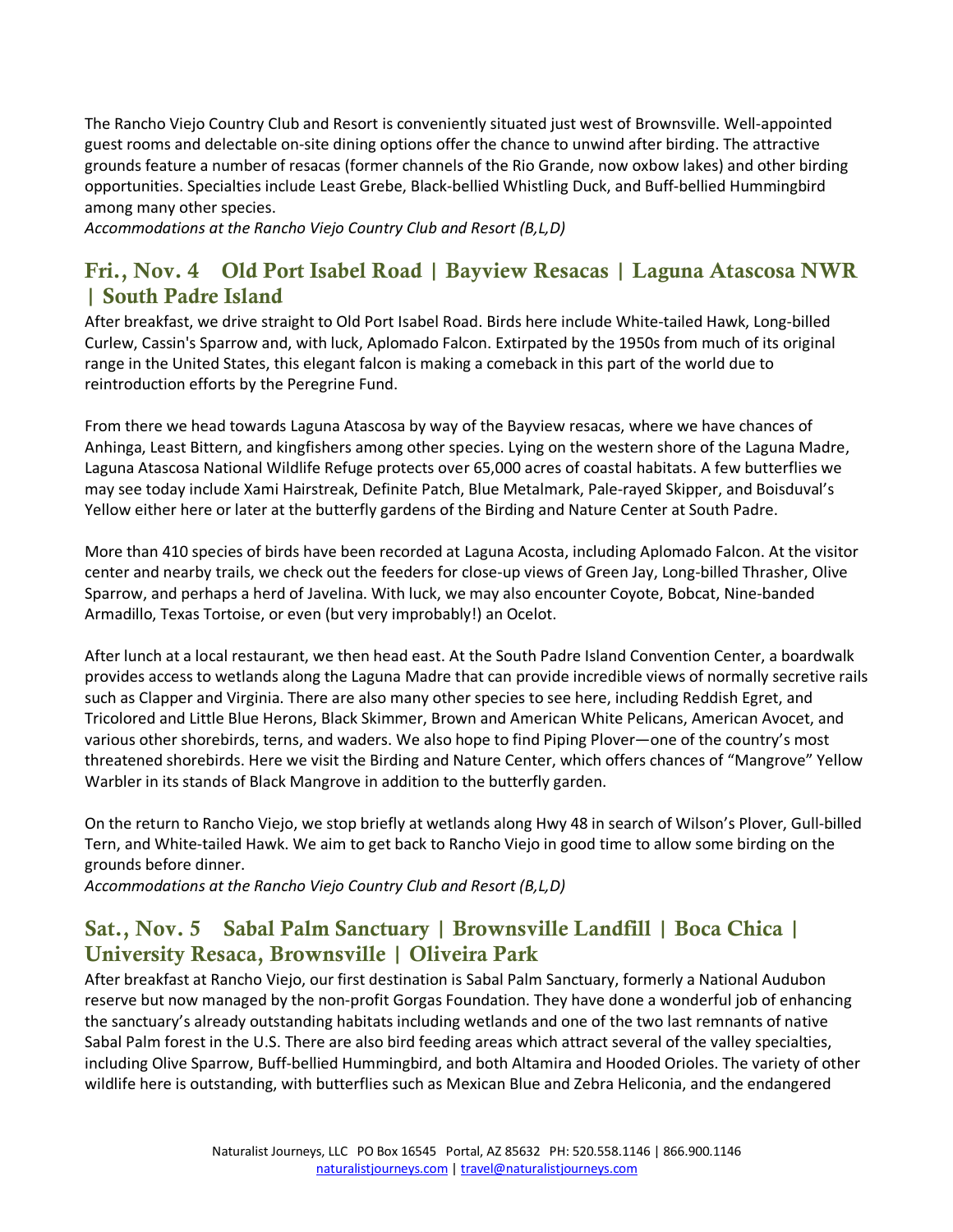Speckled Racer, Walker's Metalmark, Great Southern White, Florida White, and Obscure and Double-dotted Skippers. Sabal Palm is also a haven to many amphibians and reptiles, including rare ones.

We make a brief visit to the iconic (at least among birders) Brownsville Landfill. This became renowned as the only regular site for Mexican Crow in the U.S., but numbers plummeted in the early years of the century and there have been few subsequent records until very recently. We keep our fingers crossed.

After lunch (not at the landfill!) we drive the 18 miles of the Boca Chica TX-4 highway, which parallels the Rio Grande all the way to the Gulf of Mexico across a variety of habitats, including thorn-scrub, coastal grasslands, and salt-flats. The highway also bisects Elon Musk's Space X complex. This is a wonderful road for raptors, including White-tailed Hawk and possibly Aplomado Falcon, and the flats can hold thousands of shorebirds and dozens of Reddish Egrets. And there's always a chance of Northern Gannets from the beach.

The resaca on the University of Texas's beautiful campus in Brownsville is our next stop in the hope of Green and Ringed Kingfishers. Anhinga and Black Phoebe are regulars, and there's been a wintering Common Black Hawk here in recent years.

Oliveira Park, the site of the largest parrot roost in Texas, is our last stop today. There are sometimes as many as 300 individuals of these colorful (and noisy!) birds roosting together. Red-crowned Parrot is the most numerous, but Red-lored, White-fronted, Yellow-headed, and Lilac-crowned Parrots are all possible. *Accommodations at the Rancho Viejo Country Club and Resort (B,L,D)*

#### Sun., Nov. 6 Santa Ana NWR | Estero Llano Grande State Park

This morning we head towards Santa Ana National Wildlife Refuge, which protects 2,000 acres in the heart of the Rio Grande Valley Wildlife Corridor. With well over 300 species of birds recorded, many birders regard this reserve as the highlight of a South Texas visit.

Extensive trails allow exploration of wetlands, fields, and Tamaulipan thorn-scrub habitats. We listen for the boisterous calls of Couch's Kingbird and Great Kiskadee, as well as the repeated whistle of the diminutive Northern Beardless-Tyrannulet. As the day warms up, the butterflies are out, and we may see Zebra Heliconian, Julia, Malachite, Mexican Bluewing, Vesta Crescent, and if we're lucky, a Silver-banded Hairstreak.

To get eye-level views of Gray Hawk and a chance at seeing the rare Hook-billed Kite, there is the option of going up the hawk watch tower. Santa Ana is also a great site to see all three North American kingfishers, although their day-to-day presence depends on water levels at the various impoundments. At red-flowering shrimp plants we check for Buff-bellied and other hummingbirds. Least Grebe may cruise the small ponds and we keep our eyes open for Sora, White and White-faced Ibises, Neotropic Cormorant, and wintering shorebirds.

From one of the oldest reserves in the valley, we then visit one of the newest: Estero Llano Grande State Park in Weslaco. Amazingly, it has already accrued a bird list almost as impressive as that of its older cousin. It offers a wonderful variety of wetland and woodland habitats with plenty of easy walking trails that attract more birders than just about anywhere else in the valley. Some of the species we look for here include Cinnamon Teal, Fulvous Whistling Duck, Yellow-crowned Night-Heron, Common Pauraque, Green Kingfisher, Yellow-headed Blackbird, and Clay-colored Thrush. We then continue west to our lodgings for the next three nights at the delightful Alamo Inn.

*Accommodations at Alamo Inn (B,L,D)*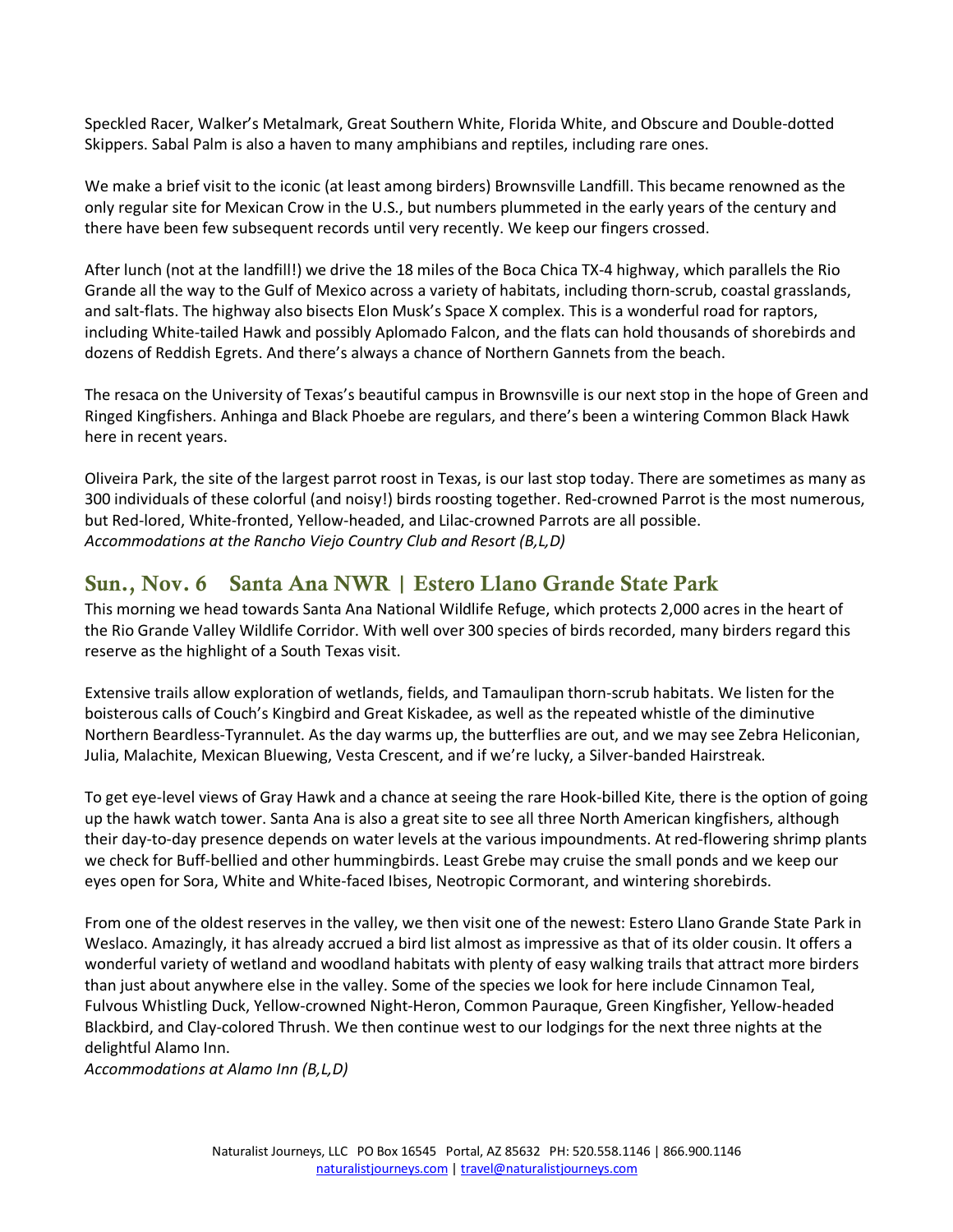#### Mon., Nov. 7

# West Along the Rio Grande | Salineño | Falcon State Park | Rancho Lomitas

Today we venture into higher and more arid lands to the west, following the Rio Grande River. We pass through Rio Grande City and Roma—once the most inland port for steamship traffic on the Rio Grande. We are likely to find a number of desert birds, which could include Verdin, Cactus Wren, Black-throated Sparrow, Ash-throated Flycatcher, Black-tailed Gnatcatcher, Bewick's Wren, and Pyrrhuloxia.

During the earlier part of the morning, we station ourselves along the Rio Grande, hoping for fly-by Red-billed Pigeon or perhaps Hook-billed Kite or Muscovy Duck. Hopefully, we are able to catch sight of two beautiful songbirds, Altamira and Audubon's Orioles at the wonderful feeders maintained by Lois Hughes and Merle Ihne. And there is just a chance of a White-collared Seedeater in cane beds growing along the river! Lunch is again a picnic provided by the Inn. Throughout the day we keep our eyes open for other flying friends such as Theona and Elada Checkerspots, Banded and Crimson Patches, Two-barred Flasher, Southern Dogface, and Coyote Cloudywing Butterflies.

Continuing a short distance, we visit the 573-acre Falcon State Park adjacent to Falcon Dam, with chances of desert scrub species such as Greater Roadrunner, Curve-billed Thrasher, and even Northern Bobwhite.

In the afternoon we visit Rancho Lomitas, a private ranch owned by Benito Trevino. Benito is a leading ethnobotanist and a fount of knowledge on local history and culture. An added attraction is that his land is also very birdy, with good chances of Audubon's Oriole and Scaled Quail at the feeders. *Accommodations at the Alamo Inn (B,L,D)*

#### Tues., Nov. 8 Bentsen-Rio Grande Valley State Park | National Butterfly Center | Anzalduas County Park | Edinburg Scenic Wetlands

Today we visit Bentsen-Rio Grande Valley State Park, one of the valley's World Birding Center sites. Bentsen protects an array of habitats that support most of the valley's special birds. By walking short trails, we explore the riverine forest, ponds, thorn-scrub, and mesquite. We hope to see most of the South Texas specialties here including Plain Chachalaca, Altamira Oriole, White-tipped Dove, Green Jay, Golden-fronted Woodpecker, Northern Beardless-Tyrannulet, Clay-colored Thrush, and Great Kiskadee.

We visit the gardens at the North American Butterfly Association's (NABA) National Butterfly Center, only a few minutes from Bentsen. During its short existence, this site has already produced a huge number of butterfly species, including several first U.S. records. We may see some flashy butterfly species here, including Mexican Bluewing, Guava Skipper, Ruby-spotted Swallowtail, Tropical Leafwing, Pixie Metalmark, Red-crescent Scrub-Hairstreak, and Erichson's White-Skipper. A feeding station at the park often produces Chachalaca, Altamira Oriole, Olive Sparrow, Long-billed Thrasher, and Clay-colored Thrush.

For lunch, we enjoy a picnic from the inn, then visit Anzalduas County Park, where Spanish moss-clad Live Oak often host Tropical Parula and a variety of wintering warblers. In fields near the entrance road, we can try for Sprague's Pipit, a very local and rare wintering bird.

We then head for the World Birding Center site at Edinburg Scenic Wetlands where two major ponds draw in ducks and wading birds by the score, as well as kingfishers of all three species. The extensive native-plant gardens are a haven for wintering warblers and butterflies, and the feeders attract Buff-bellied and other hummingbirds. Nearby McAllen has a regular evening roost of Green Parakeet that sometimes number in the hundreds; we may visit their roosting area before dinner.